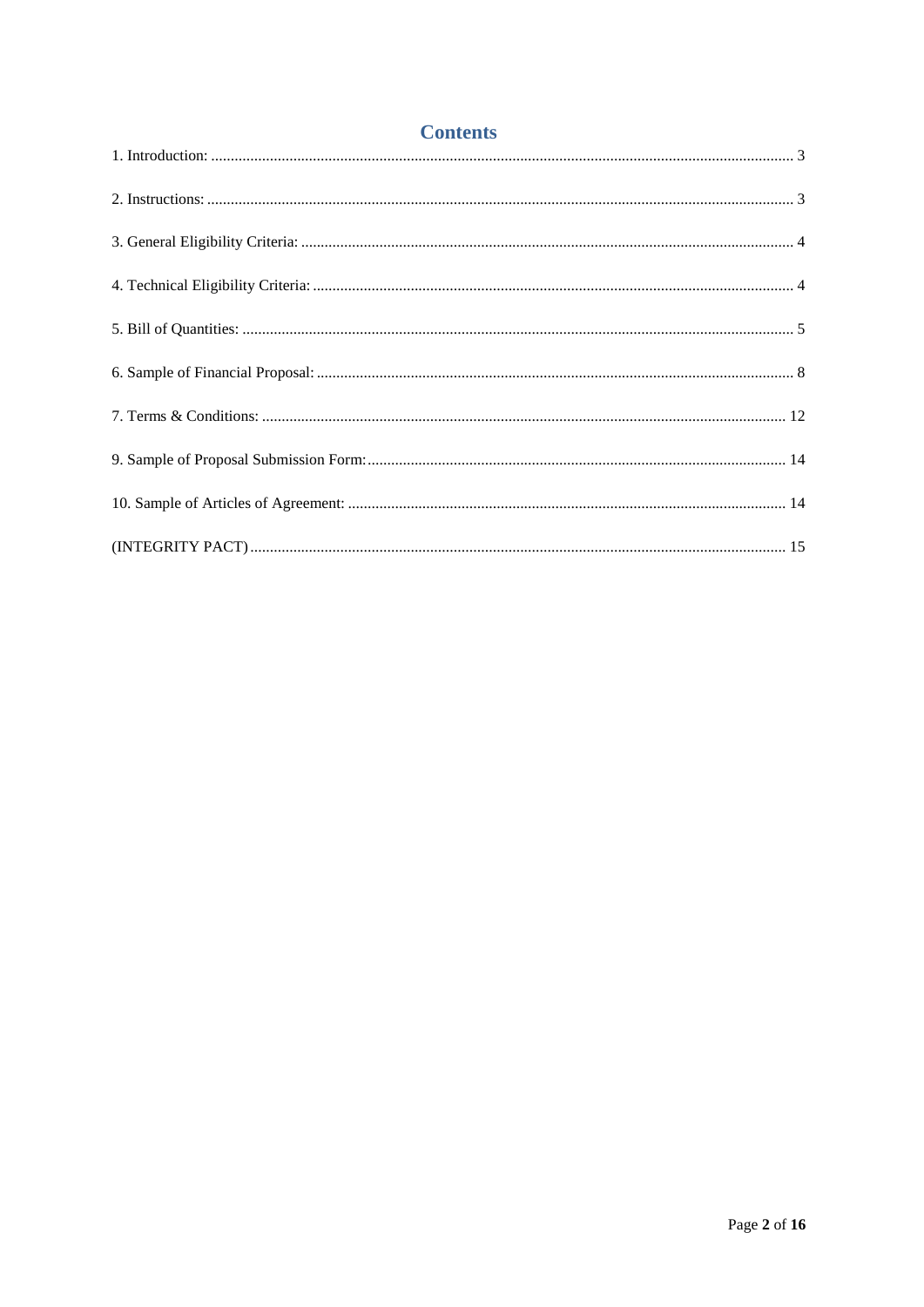#### <span id="page-2-1"></span><span id="page-2-0"></span>**1. Introduction:**

#### Dear Tenderer:

The **SINDH HIGH COURT (SHC)** is the highest judicial institution of the province of [Sindh.](https://en.wikipedia.org/wiki/Sindh) We are interested to procure *Computers, Laptops, Printers, UPS, Consumable items, etc for District Courts of Sindh,* on *Lot wise basis*, as per specifications mentioned in tender document, from your esteemed firm / agency.

#### **2. Instructions:**

- (a) The Sindh High Court, Karachi (SHC) expects that aspirant service provider should furnish copies of all the required documents to ensure a transparent and genuine presentation.
- (b) Kindly do not leave any column/item blank. If you need more space please attach a paper & clearly mention item/column name or number etc. that referred the column/item of the Tender Form.
- (c) Tender document which includes full details of items and other terms & conditions may be downloaded free of cost from [www.sindhhighcourt.gov.pk](http://www.sindhhighcourt.gov.pk/) and [www.spprasindh.gov.pk.](http://www.spprasindh.gov.pk/)
- (d) The last date to submit the Tender Document, separate technical  $\&$  financial proposals along with relevant documents in sealed envelopes is **31st May, 2019** in the Office of the Director General (Finance & Accounts), Sindh High Court, Karachi, as reflected in NIT.
- (e) **The technical proposals will be opened on the same day** in the presence of representatives who may care to attend as reflected in NIT.
- (f) Date and time of opening of **financial proposals** will be uploaded on the official websites of Sindh High Court.
- (g) **Bid Security of 2% of total amount** will be deposited along with Tender Document in shape of PAY ORDER / DEMAND DRAFT/ BANK GUARANTEE in the name of Registrar, Sindh High Court, Karachi.
- **(h) The tenderer/bidder must bid for a complete Lot. The tenderer/bidder may quote for 1 or more lots. However each such bid should quote with each and every item in a lot. Bidding for individual items will be rejected as non-responsive.**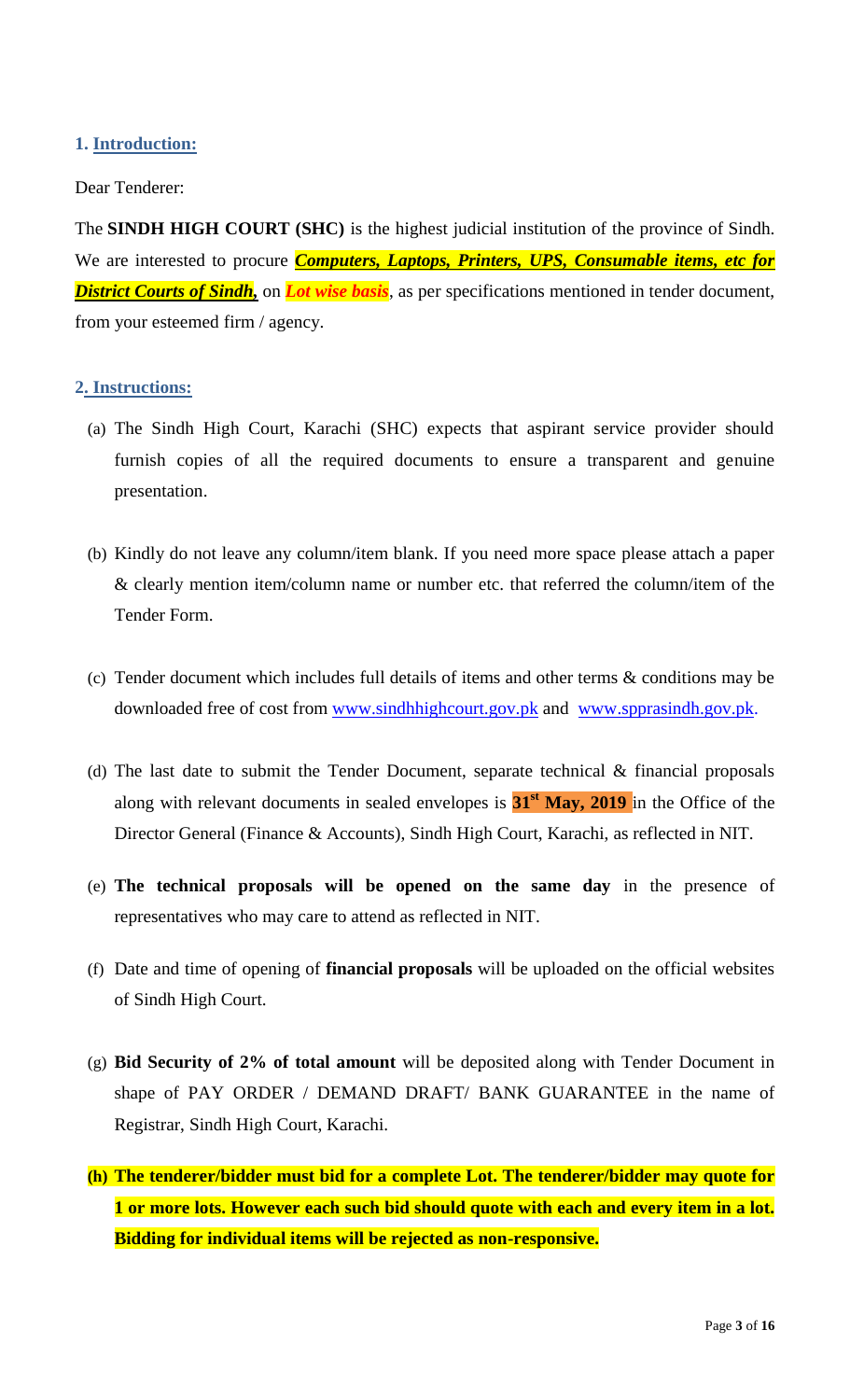# <span id="page-3-0"></span>**3. General Eligibility Criteria:**

Following documents must be furnished in separate envelop before the opening of Technical Proposal.

| S.No.          | <b>Eligibility Criteria</b>                                     | <b>Requirement</b> |
|----------------|-----------------------------------------------------------------|--------------------|
| $\mathbf{1}$   | Profile of company/ firm along with copies of relevant          | Mandatory          |
|                | documents                                                       |                    |
| $\overline{2}$ | Copies of relevant Tax Registration Certificates.               | Mandatory          |
| $\overline{3}$ | Copies of at least three (03) Purchase Orders of similar nature | Mandatory          |
|                | the last three years along with Completion<br>during            |                    |
|                | Certificates/ delivery challan for the work completed.          |                    |
| $\overline{4}$ | Undertaking on judicial stamp paper that firm has never been    | Mandatory          |
|                | blacklisted by any government semi government, autonomous       |                    |
|                | and stated owned organization.                                  |                    |
| 5              | Total Financial turnover of at least 12 million during the last | Mandatory          |
|                | three years. (financial statement or bank statement or both are |                    |
|                | required)                                                       |                    |

It is undertaken that all the above mentioned documents have been provided in the sequence as mentioned above. It is fully understood that in case of non-compliance of eligibility criteria, our technical proposal will not be evaluated and no liability would be incur against High Court of Sindh for rejection of tender.

<span id="page-3-1"></span>

| <b>Name</b>        |  |
|--------------------|--|
|                    |  |
| <b>Designation</b> |  |
|                    |  |
| <b>Signature</b>   |  |
|                    |  |
|                    |  |
| <b>Stamp</b>       |  |
|                    |  |

## **4. Technical Eligibility Criteria:**

- 1. For Lot # 1 and Lot #5 Branded, Business Series Desktop Computer/Server preferably from the top International Brands having following mandatory points:
	- A) TPM (Trusted Platform Module)
	- B) MAL (Manufacturer Authorization Letter)
- 2. In case of Lot # 1 to Lot # 5 the Bidder must be authorized partner with the Principal Manufacturer and should provide manufacturer authorization letter.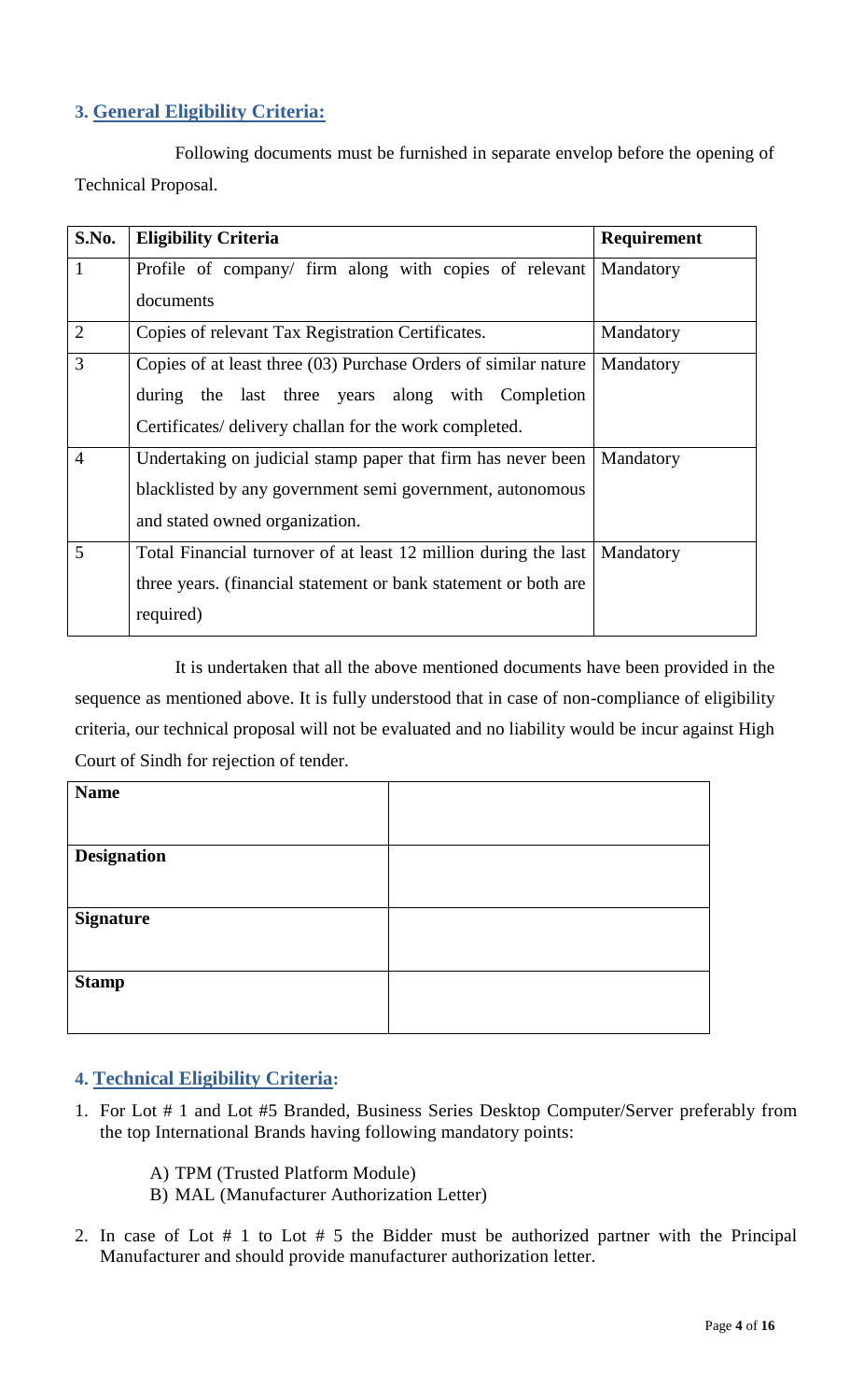- 3. The support and Maintenance should be supplied through verifiable distribution channel in Pakistan. MAL (Manufacturer's Authorization Letter) must be submitted.
- 4. In case of other items the bidder must be an authorized Partner/ Reseller, OF THE ORIGINAL MANUFACTURER and should provide the partner/reseller authorization letter.
- 5. Bids not conforming to the terms, conditions and specifications stipulated in the document/RFP will be rejected.
- 6. Authenticated Financial Statements of last three years should also be submitted with Technical Proposals.
- <span id="page-4-0"></span>7. Bidders should indicate the support capabilities to the maximum span of response time.

| <b>Item</b>                                         | <b>Action Item</b>      | <b>Maximum</b><br><b>Response Time</b> |
|-----------------------------------------------------|-------------------------|----------------------------------------|
| 1   Hardware $&$ Equipment<br>Support & Maintenance | Troubleshooting/Tune-up | 04 Working Hours<br>for Karachi 2-Days |
|                                                     |                         | for outside Karachi                    |

#### **5. Bill of Quantities:**

| LOT.NO        | <b>ITEM NAME</b>                  | <b>REQUIRED SPECIFICATION</b>                                                                                                                                                                                                                                                                                                                                                                                                                                                                                                                                                                                                                                                                                                               | <b>QTY</b> |
|---------------|-----------------------------------|---------------------------------------------------------------------------------------------------------------------------------------------------------------------------------------------------------------------------------------------------------------------------------------------------------------------------------------------------------------------------------------------------------------------------------------------------------------------------------------------------------------------------------------------------------------------------------------------------------------------------------------------------------------------------------------------------------------------------------------------|------------|
| <b>LOT.1.</b> | <b>DESKTOP</b><br><b>COMPUTER</b> | Processor: 8 <sup>th</sup> Generation, Ci5-8500/3Ghz<br>up to 4.1 GHz or higher<br>Chipset M/Board: Intel Chipset H370 (or<br>equivalent) that can support (a) Intel $8th$ Gen<br>or higher Processors (b) RAM 32GB and (c)<br>SSD 256 GB.<br><b>Casing: Tower or Mini Tower</b><br>RAM (installed): 2 x 2GB DDR4 (Total<br>4GB)<br>Hard Drive (installe): 500GB SATA (7200<br>rpm) or higher<br><b>Optical Drive: DVD R-W</b><br><b>Connectivity: LAN 10/100/1000,</b><br><b>Power Supply:</b> 180 w or higher<br>Keyboard & Mouse: (Manufacturer's<br>brand)<br>LED: 18.5"/19" LED (Manufacturer's<br>brand)<br><b>Warranty:</b> 3 years Manufacturer's<br>Comprehensive warranty (with parts,<br>labour& onsite)<br><b>OR EQUIVALENT</b> | 145        |

#### **LOT # 1 DESKTOP COMPUTERS**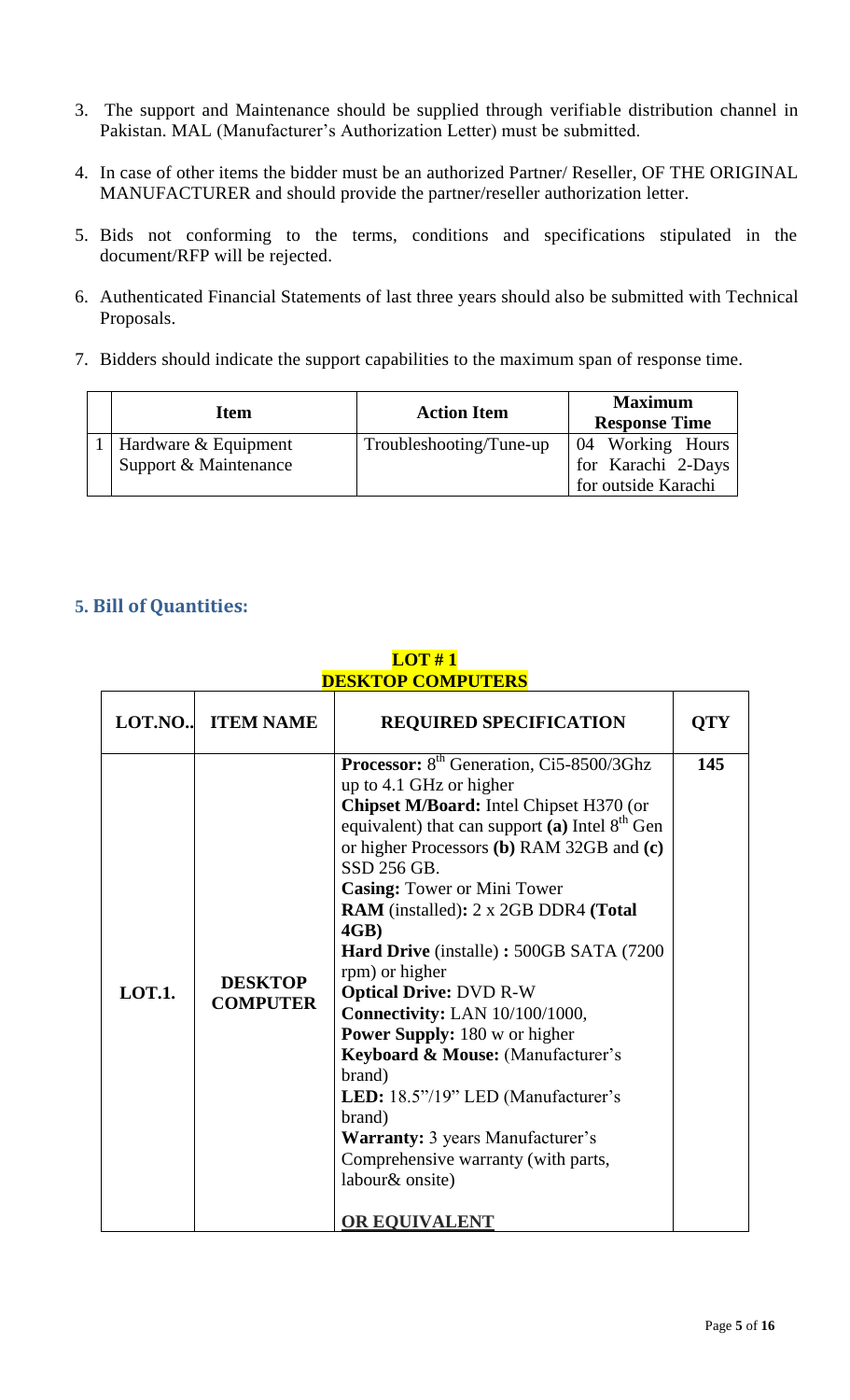# **LOT # 2 LAPTOP COMPUTERS**

| LOT.<br>NO.   | <b>ITEM NAME</b>                 | <b>REQUIRED SPECIFICATION</b>                                                                                                                                                                                                                                             |  |
|---------------|----------------------------------|---------------------------------------------------------------------------------------------------------------------------------------------------------------------------------------------------------------------------------------------------------------------------|--|
| <b>LOT.2.</b> | <b>LAPTOP</b><br><b>COMPUTER</b> | <b>Intel Core i7 Processor Minimum 8th</b><br>Generation, 8GB DDR4 RAM, 2 TB Hard<br>Drive, DVD RW Drive, 15.6 inch LED,<br>Integrated Graphics, Wireless, Bluetooth,<br>Carrying Case and 1 year warranty (with<br>parts and labour and onsite).<br>OR HIGHER/EQUIVALENT |  |

## **LOT # 3 LASER PRINTERS**

| LOT.<br>NO. | <b>ITEM NAME</b>               | <b>REQUIRED SPECIFICATION</b>                                                                                                                                                            | <b>OTY</b> |
|-------------|--------------------------------|------------------------------------------------------------------------------------------------------------------------------------------------------------------------------------------|------------|
| LOT.3       | <b>LASER</b><br><b>PRINTER</b> | <b>Technology: LaserJet</b><br>Brand: HP & Canon<br><b>Print Speed (Black): 18 PPM or higher</b><br>Warranty: 2 Years Warranty with parts,<br>labour and onsite.<br><b>OR EQUIVALENT</b> | 186        |

# **LOT # 4 UPS**

| LOT.<br>NO. | <b>ITEM</b><br><b>NAME</b>                       | <b>REQUIRED SPECIFICATION</b>                                                                                                                                                                                                             | <b>OTY</b> |
|-------------|--------------------------------------------------|-------------------------------------------------------------------------------------------------------------------------------------------------------------------------------------------------------------------------------------------|------------|
| LOT.4.      | <b>UPS</b><br>(For Desktop<br><b>Computers</b> ) | UPS : $12v/7$ amp, 600/700VA (preferably<br>branded) UPS Circuitry Warranty = $min2$<br>Years,<br><b>UPS Battery Warranty</b> = $min 1$ Year along<br>with all necessary cables (with parts and<br>labour onsite)<br><b>OR EQUIVALENT</b> | 185        |

# **LOT # 5**

| <b>Server Equipments</b> |                                                  |                                                                                                                                                                                                                                                                                                                                                                     |     |
|--------------------------|--------------------------------------------------|---------------------------------------------------------------------------------------------------------------------------------------------------------------------------------------------------------------------------------------------------------------------------------------------------------------------------------------------------------------------|-----|
| LOT.<br>NO.              | <b>ITEM NAME</b>                                 | <b>REQUIRED SPECIFICATION</b>                                                                                                                                                                                                                                                                                                                                       | OTY |
| <b>LOT.5.</b>            | <b>Server</b><br>Machine &<br><b>Server Rack</b> | <b>Server Machine: Quad Core or Six core intel</b><br>Xeon, 5500 and 5600 series, RAM 16 upto<br>128GB, Cache 4MB and 8MB, HDD 6TB,<br><b>Entry Level</b><br>Warranty: 3Years Comprehensive with parts,<br>labour and onsite.<br>Server Rack: Height: 42U, Width: 24"(600)<br>mm), Depth: 42" (1070 mm), Net Weight:<br>275.2 ibs (124 kg),<br>OR HIGHER/EQUIVALENT |     |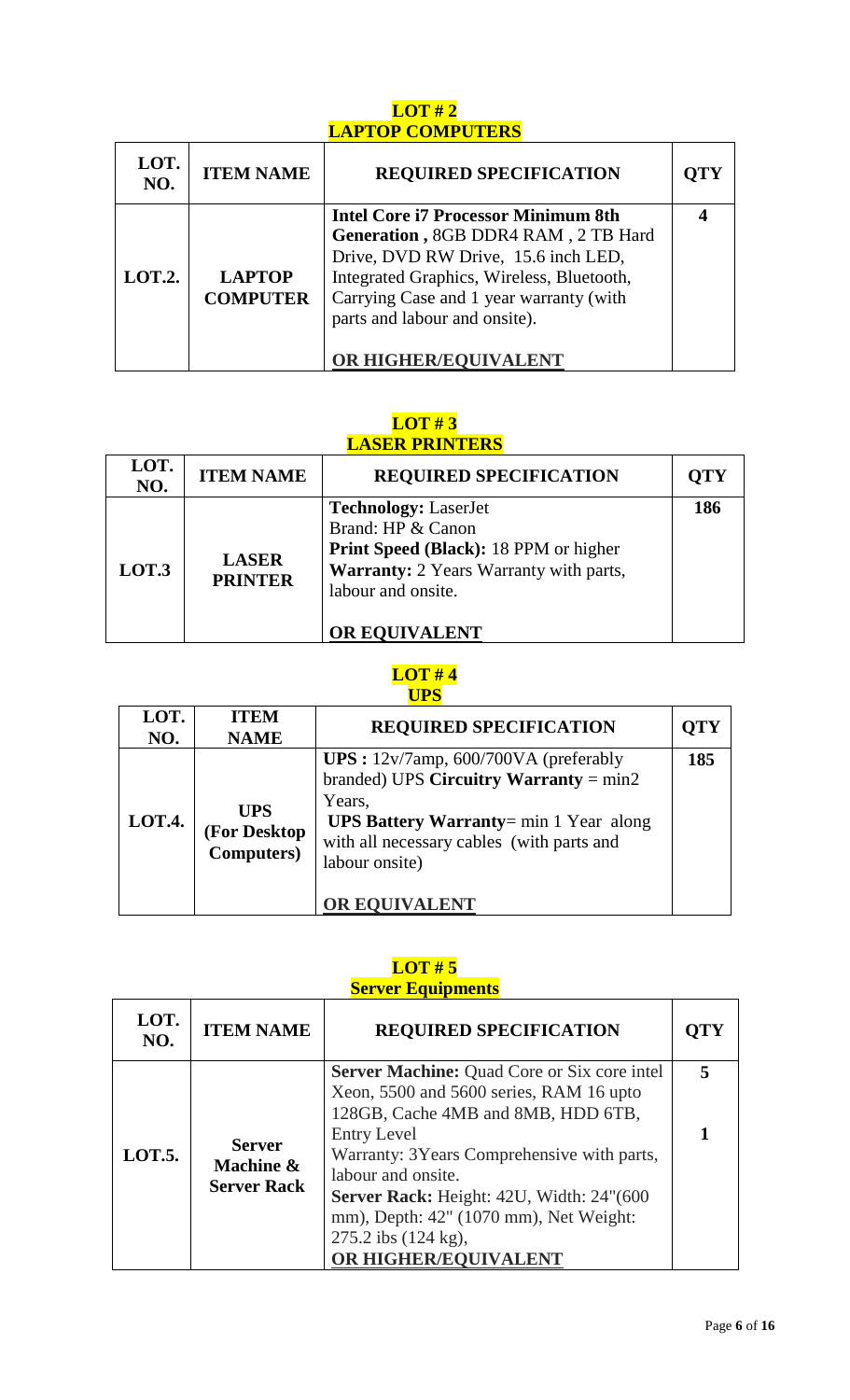| $S$ .# for     | <b>ITEM NAME</b>             | <b>REQUIRED</b>               | <b>OTY</b>                  |
|----------------|------------------------------|-------------------------------|-----------------------------|
| (LOT#          |                              | <b>SPECIFICATION QTY</b>      |                             |
| 6)             |                              |                               |                             |
|                |                              | 1 DVR(32 Channel), 1          |                             |
|                |                              | <b>NVR(24 Channel-all POE</b> | $\mathcal{D}_{\mathcal{L}}$ |
|                | <b>DVR/NVR 24/32 Channel</b> | ports) HDCVI                  |                             |
| $\overline{2}$ |                              | 2MP/1000TVL Cameras           | 73                          |
|                |                              | <b>HDCVI</b> or Higher        |                             |
|                | <b>CCTV Camera IP/Analog</b> | IP (PoE) Cameras $(qty.)=$    |                             |
|                |                              | 20                            |                             |
|                |                              | Analog Cameras $(qty.) = 53$  |                             |
| 3              |                              | <b>Analog PTZ Camera 30X</b>  | 6                           |
|                | <b>PTZ Camera</b>            | Min 700TVL or Higher          |                             |
|                |                              |                               |                             |

## **LOT # 6 CCTV EQUIPMENTS**

# **LOT # 7 NETWORK EQUIPMENTS**

| <u>ГЕН И ОКК ЕУСП ШЕРГЕР</u> |                              |                                   |                |  |
|------------------------------|------------------------------|-----------------------------------|----------------|--|
| $S$ .# for                   | <b>ITEM NAME</b>             | <b>REQUIRED SPECIFICATION</b>     | <b>QTY</b>     |  |
| (LOT#                        |                              | <b>QTY</b>                        |                |  |
| 7)                           |                              |                                   |                |  |
|                              | Cable Coil Cat-6             | 3M, Clipsal, Avaya, Schenider,    |                |  |
|                              |                              | Vivanco etc. or equivalent        |                |  |
| 2                            | Network Switch (24 Port)     | Layer 2 etc.                      | 6              |  |
| 3                            | Network Switch (8 Port)      | <b>TP Link</b>                    | $\overline{4}$ |  |
| $\overline{4}$               | Network I.O.with Face Plat & | 3M, Amp, Clipsal Systimax etc. or | 24             |  |
|                              | <b>Box</b>                   | eqv                               |                |  |
| 5                            | TP Link Router & Wireless    | TP Link Double Antena             | $\overline{4}$ |  |
| 6                            | Networking Rack              | 9U                                | 4              |  |
| 7                            | RJ 45 Connector              | 3M, Amp, Microtech etc or eqv     | 2              |  |

# **LOT # 8 NMULTIPLE CONSUMABLE ITEMS**

| $S$ .# for<br>(LOT#)<br>8) | <b>ITEM NAME</b>                       | <b>QUOTED SPECIFICATION</b>     | <b>QTY</b>     |
|----------------------------|----------------------------------------|---------------------------------|----------------|
|                            | Portable HDD 1 TB                      | Portable HDD 1 TB               | 3              |
| $\overline{2}$             | Scanner Scanjet 300                    | Scanner Scanjet 300             |                |
| $\overline{3}$             | Toner Hp 85A                           | Toner Hp 85A                    | 48             |
| $\overline{4}$             | Toner Hp 12A                           | Toner Hp 12A                    | 10             |
| 5                          | Toner Hp 35A                           | Toner Hp 35A                    | 5              |
| 6                          | Toner Hp 3005                          | Toner Hp 3005                   |                |
| 7                          | Toner Hp 3055                          | Toner Hp 3055                   |                |
| 8                          | Toner Hp 17A                           | Toner Hp 17A                    | 20             |
| 9                          | Keyboard                               | <b>USB Good Quality</b>         | 59             |
| 10                         | Mouse                                  | <b>USB Optical Good Quality</b> | 59             |
| 11                         | Dry Battery 12V/7amp for<br><b>UPS</b> | Dry Battery 12V/7amp for UPS    | 56             |
| 12                         | Battery 200 amp                        | Battery 200 amp                 | 8              |
| 13                         | <b>USB 16 GB</b>                       | Kingston or equivalent          | $\overline{2}$ |
| 14                         | Taflon HP-1102                         | Taflon HP-1102                  | 6              |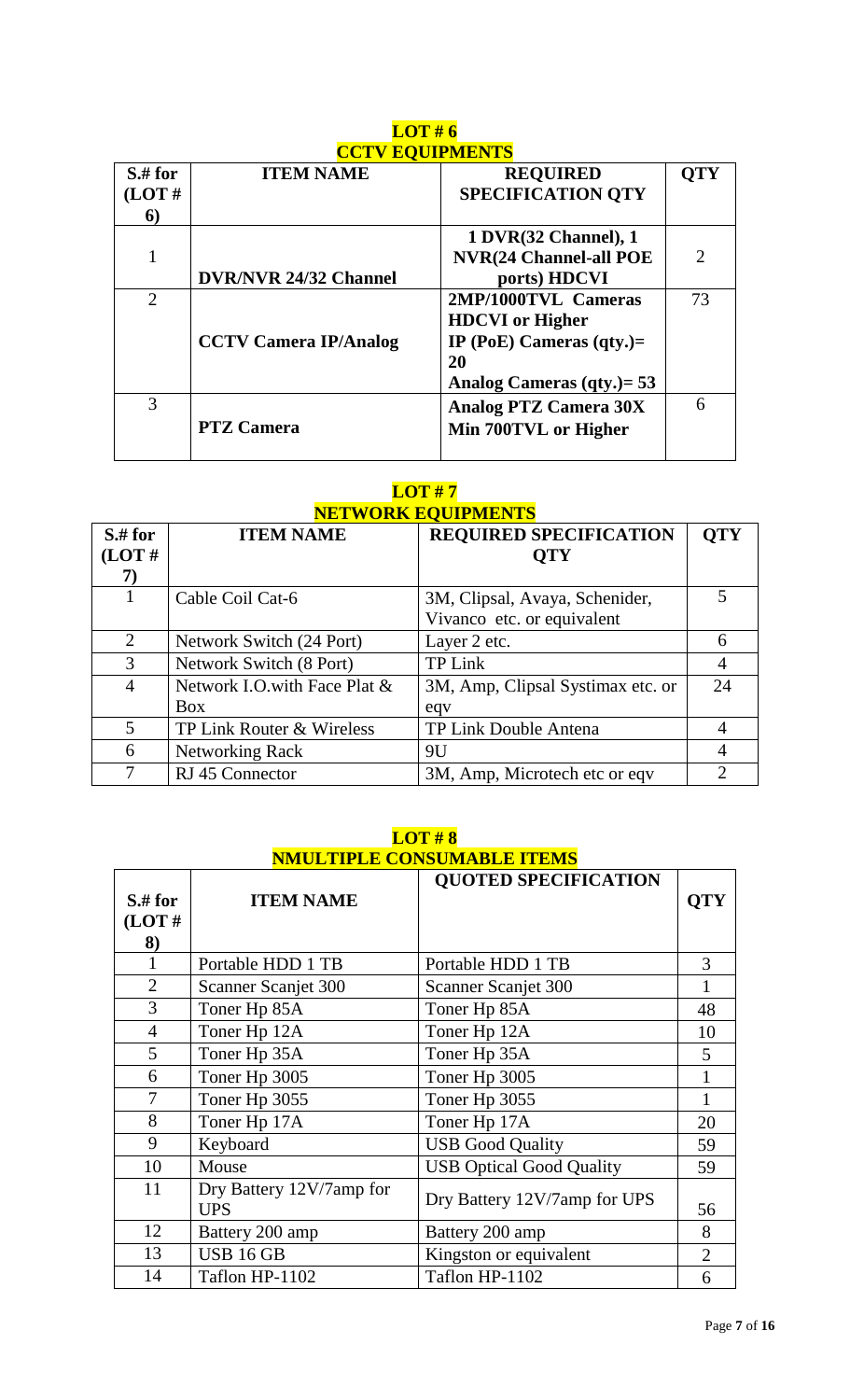| 15 | Printing Drum HP-1102          | Printing Drum HP-1102                                                                                                                                                                                                                                  | 20 |
|----|--------------------------------|--------------------------------------------------------------------------------------------------------------------------------------------------------------------------------------------------------------------------------------------------------|----|
| 16 | Doctor Blade HP-1102           | Doctor Blade HP-1102                                                                                                                                                                                                                                   | 4  |
| 17 | <b>PCR HP-1102</b>             | <b>PCR HP-1102</b>                                                                                                                                                                                                                                     | 4  |
| 18 | Page Picker Rubber HP-<br>1102 | Page Picker Rubber HP-1102                                                                                                                                                                                                                             |    |
| 19 | Web Cam                        | Web Cam: 1080p Full-HD,<br>Supportive with Windows<br>Win2000 / XP / 2003 / Vista /<br>Win $7 /$ Win 10 and having stand<br>for fixing on glass/Wall etc.<br><b>Recommended Models/brands:</b><br>PK-900H、PK-910H、PK-920H<br>No. PK-930H or equivalent |    |

<span id="page-7-0"></span> Bidders are advised to provide the unit price (inclusive of all taxes) keeping in mind the above mentioned quantities, as the quantities may be increased or decreased. However the bidder must submit the earnest money by calculating the total prices according to the quantities of each Lot.

**Stamp & Signature**

## **6. Sample of Financial Proposal:**

- 1. Financial proposal should be sealed in separate envelope.
- 2. Rates should be mentioned in both figures & words.
- 3. Financial Proposal must be submitted on letter head of company/supplier.
- 4. This is only format of Financial Proposal. Kindly do not write anything in the box below.

*To be printed on the letter head of firm/supplier.*

| LOT.NO        | <b>ITEM NAME</b>                  | <b>REQUIRED SPECIFICATION</b>                                                                                                                                                                                                                                                                                                                                                                                                                                                   | <b>UNIT</b><br><b>PRICE</b><br>(Incl. of<br>all<br>Taxes) |
|---------------|-----------------------------------|---------------------------------------------------------------------------------------------------------------------------------------------------------------------------------------------------------------------------------------------------------------------------------------------------------------------------------------------------------------------------------------------------------------------------------------------------------------------------------|-----------------------------------------------------------|
| <b>LOT.1.</b> | <b>DESKTOP</b><br><b>COMPUTER</b> | Processor: 8 <sup>th</sup> Generation, Ci5-8500/3Ghz<br>up to 4.1 GHz or higher<br>Chipset M/Board: Intel Chipset H370 (or<br>equivalent) that can support (a) Intel $8th$ Gen<br>or higher Processors (b) RAM 32GB and (c)<br>SSD 256 GB.<br><b>Casing: Tower or Mini Tower</b><br><b>RAM</b> (installed): 2 x 2GB DDR4 (Total<br>4GB)<br>Hard Drive (installe): 500GB SATA (7200)<br>rpm) or higher<br><b>Optical Drive: DVD R-W</b><br><b>Connectivity: LAN 10/100/1000,</b> |                                                           |

#### **FINANCIAL PROPOSAL OF LOT # 1 DESKTOP COMPUTERS**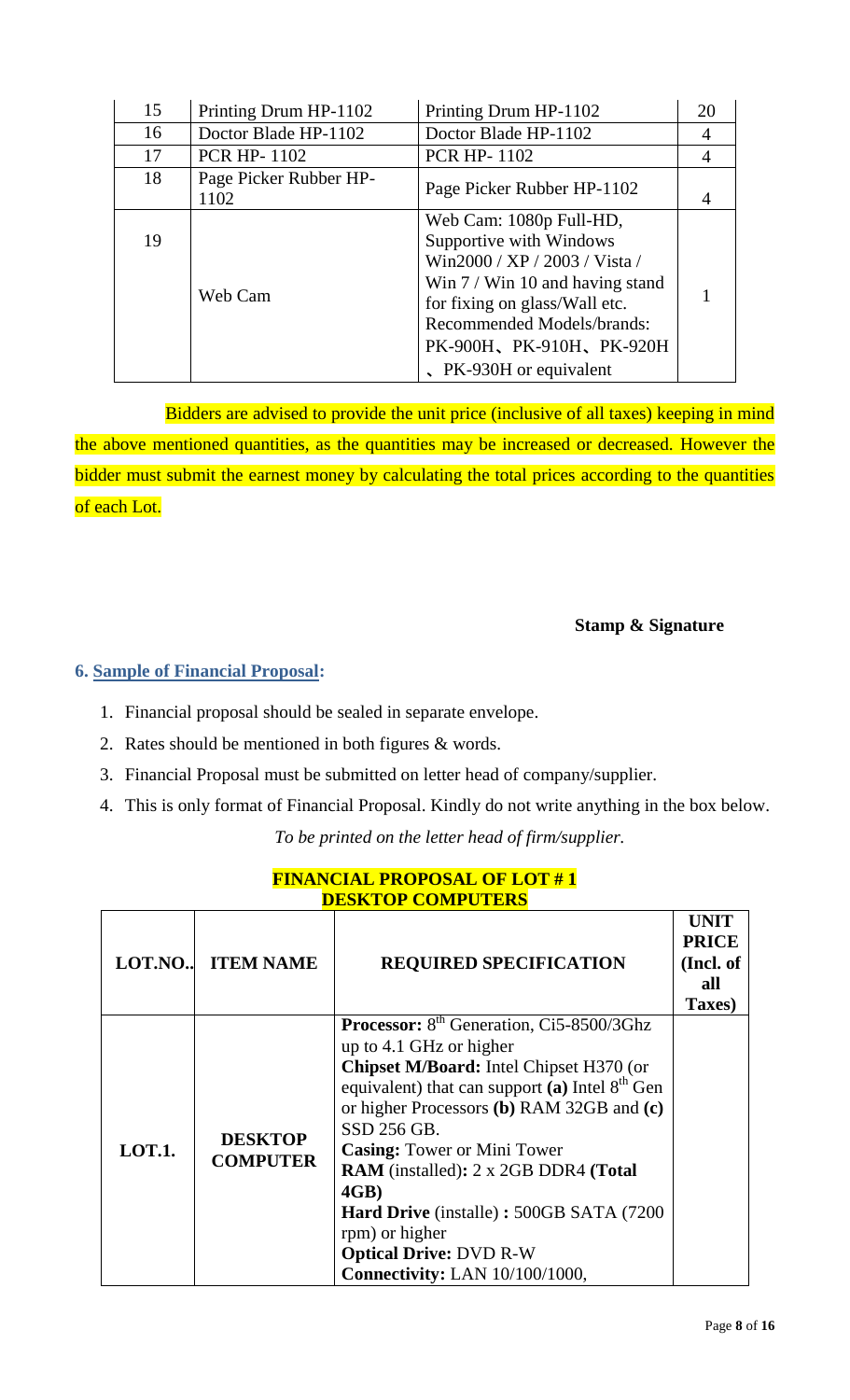| <b>Power Supply:</b> 180 w or higher    |
|-----------------------------------------|
| Keyboard & Mouse: (Manufacturer's       |
| brand)                                  |
| LED: 18.5"/19" LED (Manufacturer's      |
| brand)                                  |
| <b>Warranty:</b> 3 years Manufacturer's |
| Comprehensive warranty (with parts,     |
| labour& onsite)                         |
| OR EQUIVALENT                           |

# **FINANCIAL PROPOSAL OF LOT # 2 LAPTOP COMPUTERS**

| LOT.<br>NO.   | <b>ITEM NAME</b>                 | <b>REQUIRED SPECIFICATION</b>                                                                                                                                                                                                                                             | <b>UNIT</b><br><b>PRICE</b><br>(Incl. of<br>all<br>Taxes) |
|---------------|----------------------------------|---------------------------------------------------------------------------------------------------------------------------------------------------------------------------------------------------------------------------------------------------------------------------|-----------------------------------------------------------|
| <b>LOT.2.</b> | <b>LAPTOP</b><br><b>COMPUTER</b> | <b>Intel Core i7 Processor Minimum 8th</b><br>Generation, 8GB DDR4 RAM, 2 TB<br>Hard Drive, DVD RW Drive, 15.6 inch<br>LED, Integrated Graphics, Wireless,<br>Bluetooth, Carrying Case and 1 year<br>warranty (with parts and labour and onsite).<br>OR HIGHER/EQUIVALENT |                                                           |

#### **FINANCIAL PROPOSAL OF LOT # 3 LASER PRINTERS**

| LOT.<br>NO. | <b>ITEM NAME</b>               | <b>REQUIRED SPECIFICATION</b>                                                                                                                                              | UNIT<br><b>PRICE</b><br>(Incl. of<br>all<br>Taxes) |
|-------------|--------------------------------|----------------------------------------------------------------------------------------------------------------------------------------------------------------------------|----------------------------------------------------|
| LOT.3       | <b>LASER</b><br><b>PRINTER</b> | <b>Technology: LaserJet</b><br>Brand: HP & Canon<br>Print Speed (Black): 18 PPM or higher<br>Warranty: 2 Years Warranty with parts,<br>labour and onsite.<br>OR EQUIVALENT |                                                    |

#### **FINANCIAL PROPOSAL OF LOT # 4 UPS**

| LOT.<br>NO. | <b>ITEM</b><br><b>NAME</b>                       | <b>REQUIRED SPECIFICATION</b>                                                                                                                                                                                                            | <b>UNIT</b><br><b>PRICE</b><br>(Incl.<br>of all<br>Taxes) |
|-------------|--------------------------------------------------|------------------------------------------------------------------------------------------------------------------------------------------------------------------------------------------------------------------------------------------|-----------------------------------------------------------|
| LOT.4.      | <b>UPS</b><br>(For Desktop<br><b>Computers</b> ) | UPS: $12v/7$ amp, 600/700VA (preferably<br>branded) UPS Circuitry Warranty = $min2$<br>Years,<br><b>UPS Battery Warranty</b> = $min 1$<br>Year along with all necessary cables (with<br>parts and labour onsite)<br><b>OR EOUIVALENT</b> |                                                           |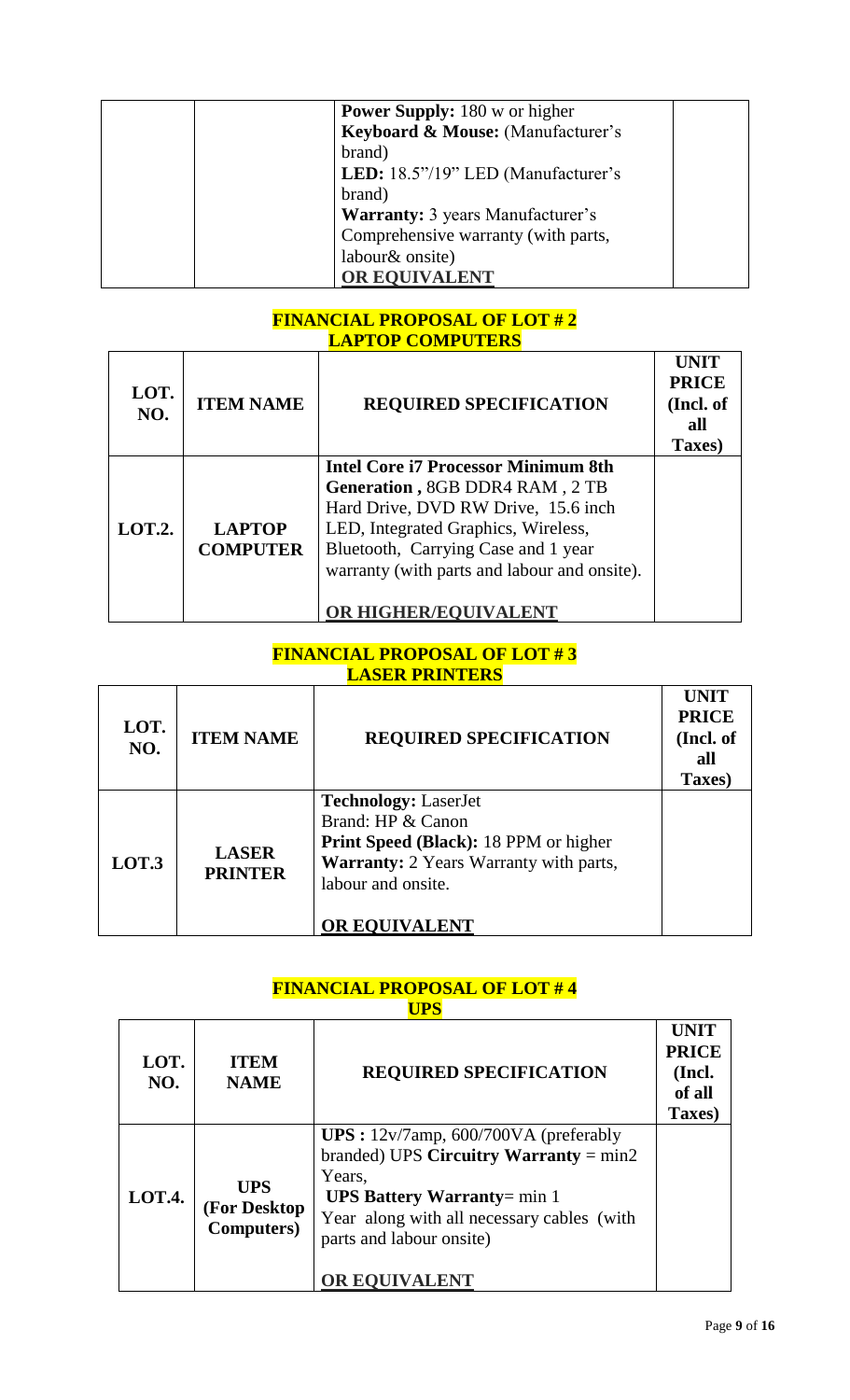# **FINANCIAL PROPOSAL OF LOT # 5 Server Equipments**

| LOT.<br>NO. | <b>ITEM NAME</b>                                 | <b>REQUIRED SPECIFICATION</b>                                                                                                                                                                                                                                                                                                                      | UNIT<br><b>PRICE</b><br>(Incl.<br>of all<br>Taxes) |
|-------------|--------------------------------------------------|----------------------------------------------------------------------------------------------------------------------------------------------------------------------------------------------------------------------------------------------------------------------------------------------------------------------------------------------------|----------------------------------------------------|
| LOT.5.      | <b>Server</b><br>Machine &<br><b>Server Rack</b> | <b>Server Machine: Quad Core or Six core</b><br>intel Xeon, 5500 and 5600 series, RAM 16<br>upto 128GB, Cache 4MB and 8MB, HDD<br>6TB, Entry Level<br>Warranty: 3 Years Comprehensive with<br>parts, labour and onsite.<br>Server Rack: Height: 42U, Width: 24"(600)<br>mm), Depth: 42" (1070 mm), Net Weight:<br>$275.2$ ibs $(124 \text{ kg})$ , |                                                    |
|             |                                                  | OR HIGHER/EQUIVALENT                                                                                                                                                                                                                                                                                                                               |                                                    |

## **FINANCIAL PROPOSAL OF LOT # 6 CCTV EQUIPMENTS**

|                |                              | <u>UUI Y LUUII MILITID</u>   |              |              |
|----------------|------------------------------|------------------------------|--------------|--------------|
| $S$ .# for     | <b>ITEM NAME</b>             | <b>REQUIRED</b>              | <b>UNIT</b>  | <b>TOTAL</b> |
| (LOT#          |                              | <b>SPECIFICATION QTY</b>     | <b>PRICE</b> | <b>PRICE</b> |
| 6              |                              |                              | (Incl. of    | (Incl. of    |
|                |                              |                              | all          | all          |
|                |                              |                              | Taxes)       | Taxes)       |
|                |                              | 1 DVR(32 Channel             |              |              |
|                |                              | <b>HDCVI</b>                 |              |              |
|                |                              | 1 NVR(24 Channel, All        |              |              |
|                | <b>DVR/NVR 24/32 Channel</b> | PoE ports) HDCVI             |              |              |
| $\overline{2}$ |                              | 2MP- HDCVI IP (PoE)          |              |              |
|                |                              |                              |              |              |
|                | <b>CCTV Camera IP/Analog</b> | Cameras $(Qty.) = 20$        |              |              |
|                |                              | 1000 TVL Analog              |              |              |
|                |                              | Cameras $(qty.) = 53$        |              |              |
| 3              |                              | <b>Analog PTZ Camera 30X</b> |              |              |
|                | <b>PTZ Camera</b>            | Min 700TVL or Higher         |              |              |

# **FINANCIAL PROPOSAL OF LOT # 7 NETWORK EQUIPMENTS**

| $S$ # for      | <b>ITEM NAME</b>             | <b>REQUIRED SPECIFICATION</b>     | <b>UNIT</b>  | <b>TOTAL</b> |
|----------------|------------------------------|-----------------------------------|--------------|--------------|
| (LOT#7)        |                              | <b>QTY</b>                        | <b>PRICE</b> | <b>PRICE</b> |
|                |                              |                                   | (Incl. of    | (Incl. of    |
|                |                              |                                   | all          | all          |
|                |                              |                                   | Taxes)       | Taxes)       |
|                | Cable Coil Cat-6             | 3M, Clipsal, Avaya, Schenider,    |              |              |
|                |                              | Vivanco etc. or equivalent        |              |              |
| $\overline{2}$ | Network Switch (24 Port)     | Layer 2 etc.                      |              |              |
|                |                              |                                   |              |              |
| 3              | Network Switch (8 Port)      | <b>TP Link</b>                    |              |              |
|                |                              |                                   |              |              |
| 4              | Network I.O.with Face Plat & | 3M, Amp, Clipsal Systimax etc. or |              |              |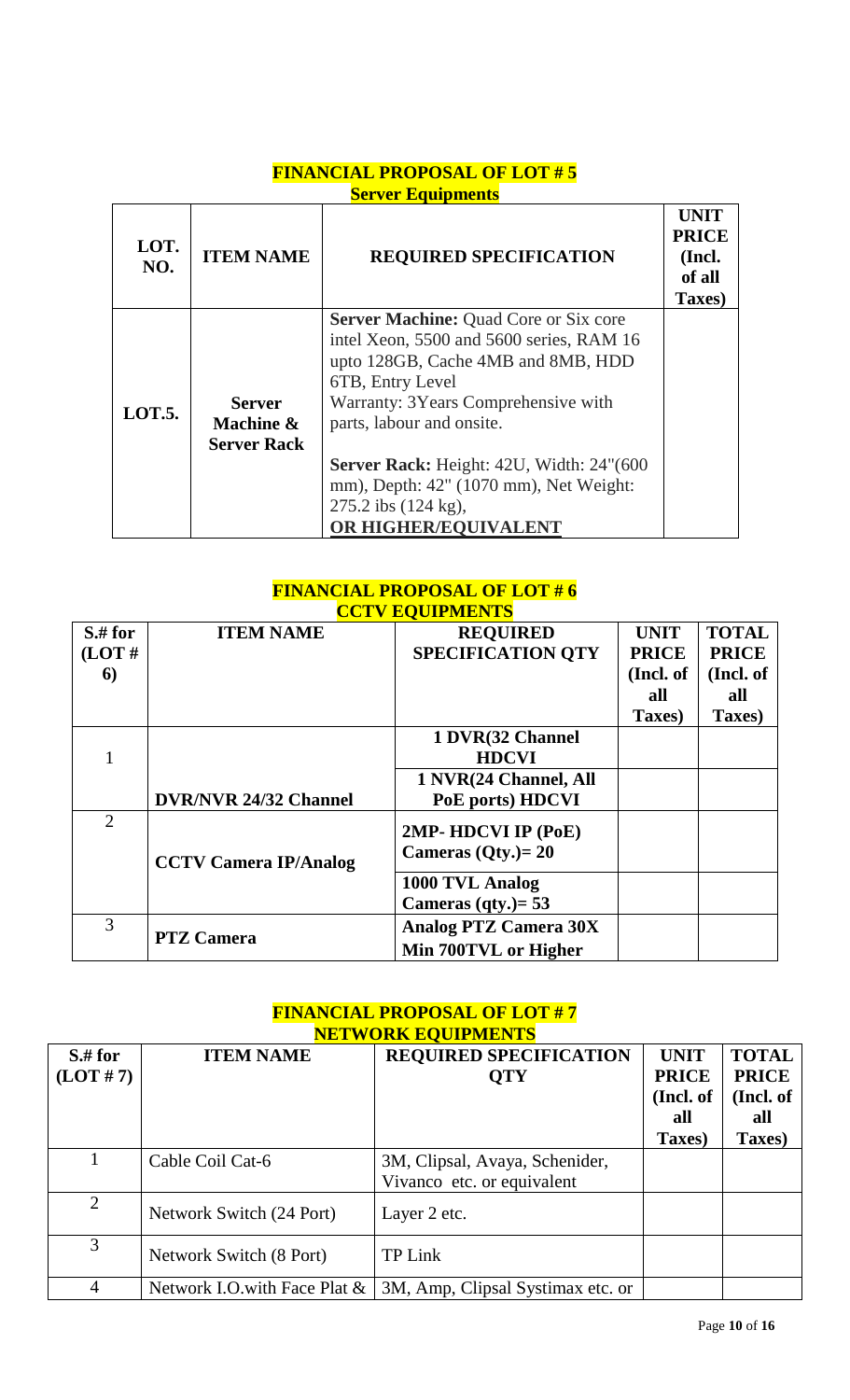|          | <b>Box</b>                | eqv                           |  |
|----------|---------------------------|-------------------------------|--|
| ͻ        | TP Link Router & Wireless | TP Link Double Antena         |  |
| $\sigma$ | <b>Networking Rack</b>    | 9U                            |  |
|          | RJ 45 Connector           | 3M, Amp, Microtech etc or eqv |  |

#### **FINANCIAL PROPOSAL OF LOT # 8 MULTIPLE CONSUMABLE ITEMS**

|                |                               | <b>QUOTED</b>                                                                                                                                                                                                                                         | <b>UNIT</b>   | <b>TOTAL</b>  |
|----------------|-------------------------------|-------------------------------------------------------------------------------------------------------------------------------------------------------------------------------------------------------------------------------------------------------|---------------|---------------|
| $S$ .# for     | <b>ITEM NAME</b>              | <b>SPECIFICATION</b>                                                                                                                                                                                                                                  | <b>PRICE</b>  | <b>PRICE</b>  |
| (LOT # 8)      |                               |                                                                                                                                                                                                                                                       | (Incl. of all | (Incl. of all |
|                |                               |                                                                                                                                                                                                                                                       | Taxes)        | Taxes)        |
| $\mathbf{1}$   | Portable HDD 1 TB             | Portable HDD 1 TB                                                                                                                                                                                                                                     |               |               |
| $\overline{2}$ | Scanner Scanjet 300           | Scanner Scanjet 300                                                                                                                                                                                                                                   |               |               |
| 3              | Toner Hp 85A                  | Toner Hp 85A                                                                                                                                                                                                                                          |               |               |
| $\overline{4}$ | Toner Hp 12A                  | Toner Hp 12A                                                                                                                                                                                                                                          |               |               |
| 5              | Toner Hp 35A                  | Toner Hp 35A                                                                                                                                                                                                                                          |               |               |
| 6              | Toner Hp 3005                 | Toner Hp 3005                                                                                                                                                                                                                                         |               |               |
| $\overline{7}$ | Toner Hp 3055                 | Toner Hp 3055                                                                                                                                                                                                                                         |               |               |
| 8              | Toner Hp 17A                  | Toner Hp 17A                                                                                                                                                                                                                                          |               |               |
| 9              | Keyboard                      | <b>USB Good Quality</b>                                                                                                                                                                                                                               |               |               |
| 10             | Mouse                         | <b>USB Optical Good Quality</b>                                                                                                                                                                                                                       |               |               |
| 11             | Dry Battery                   | Dry Battery 12V/7amp for                                                                                                                                                                                                                              |               |               |
|                | 12V/7amp for UPS              | <b>UPS</b>                                                                                                                                                                                                                                            |               |               |
| 12             | Battery 200 amp               | Battery 200 amp                                                                                                                                                                                                                                       |               |               |
| 13             | <b>USB 16 GB</b>              | Kingston or equivalent                                                                                                                                                                                                                                |               |               |
| 14             | Taflon HP-1102                | Taflon HP-1102                                                                                                                                                                                                                                        |               |               |
| 15             | Printing Drum HP-<br>1102     | Printing Drum HP-1102                                                                                                                                                                                                                                 |               |               |
| 16             | Doctor Blade HP-<br>1102      | Doctor Blade HP-1102                                                                                                                                                                                                                                  |               |               |
| 17             | <b>PCR HP-1102</b>            | <b>PCR HP-1102</b>                                                                                                                                                                                                                                    |               |               |
| 18             | Page Picker Rubber<br>HP-1102 | Page Picker Rubber HP-1102                                                                                                                                                                                                                            |               |               |
| 19             | Web Cam                       | Web Cam: 1080p Full-HD,<br>Supportive with Windows<br>Win2000 / XP / 2003 / Vista /<br>Win $7 /$ Win 10 and having<br>stand for fixing on glass/Wall<br>etc.<br>Recommended<br>Models/brands: PK-900H,<br>PK-910H, PK-920H, PK-<br>930H or equivalent |               |               |

All government taxes will be applicable as per rules.

# **Stamp & Signature**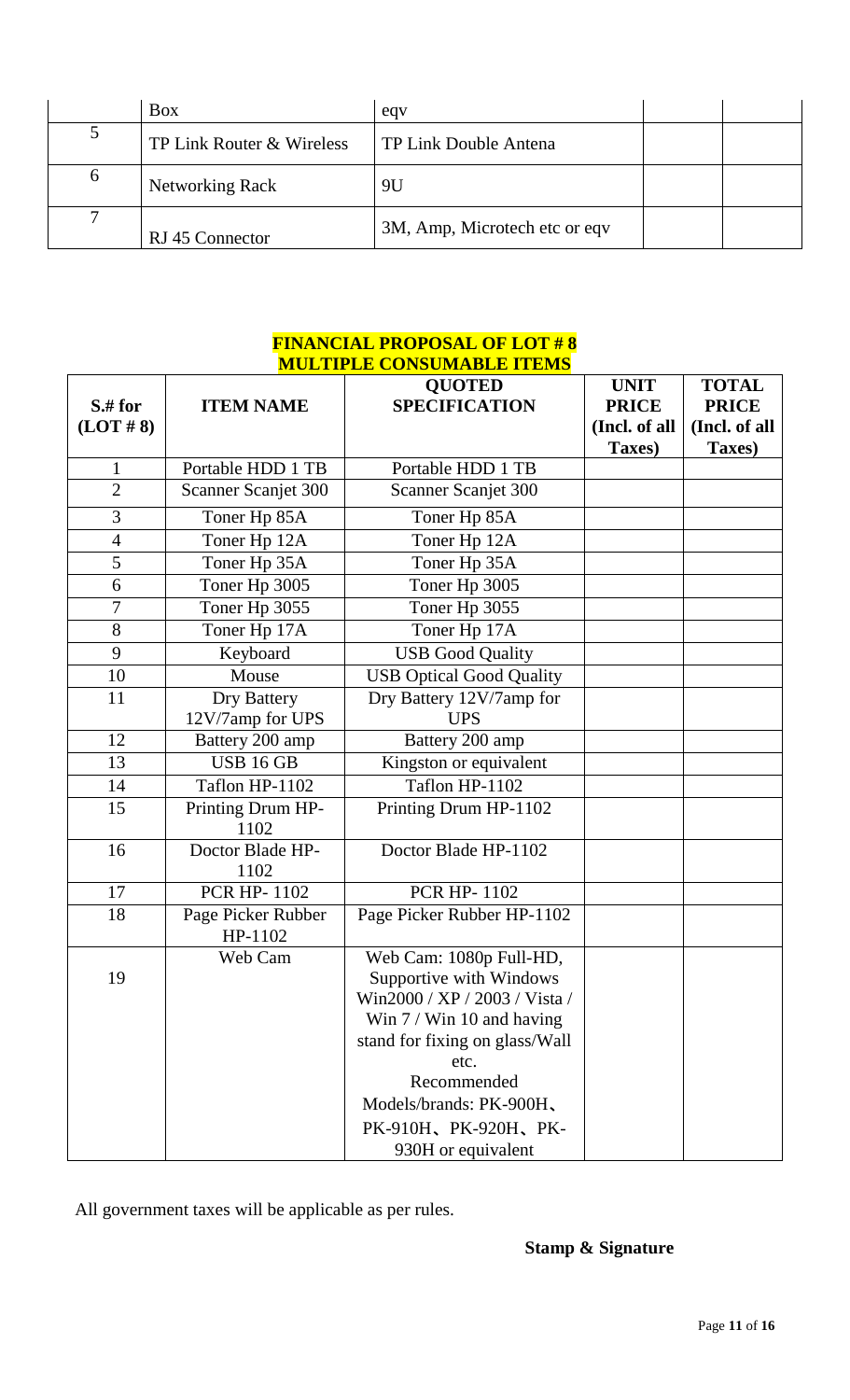#### <span id="page-11-0"></span>**7. Terms & Conditions:**

- 1. Tender document which includes full details of items and other terms & conditions can be downloaded free of cost from [www.sindhhighcourt.gov.pk](http://www.sindhhighcourt.gov.pk/) and [www.spprasindh.gov.pk.](http://www.spprasindh.gov.pk/)
- 2. *Single Stage-Two Envelope method* will be adopted for bidding process as per rules.
- 3. Company Profile along with relevant documents be attached with this document.
- 4. Bid(s) shall be in Pak rupees only. All government taxes will be applicable as per rules.
- 5. The bidder should quote its rates clearly, in the Financial Proposal in both figures and words.
- 6. No advance payment shall be made against the supply of items mentioned in this bidding document.
- 7. *Delivery and installation shall be made at 27 different locations of Sindh. Location-wise deliveries of items may be communicated along with confirm Purchase Order*.
- *8. All quoted prices must include all delivery charges to the locations, applicable taxes, such as General Sales Tax, Income Tax and Provincial Sales Tax (PST) and/or etc. If not specifically mentioned in the bid, then it will be presumed that the prices include all the taxes and charges. SHC will not be responsible and would not pay any additional amount in case of delivery etc.*
- 9. Sindh High Court reserves the rights to cancel the tender, accept or reject any tender as per rules.
- 10.The contract shall be terminated in case of violation of terms and conditions by the contractors.
- 11. All bids must be accompanied by an earnest money/ security of 2% of total cost. The bid security of unsuccessful bidder will be released by SHC after award of work or after expiry of bid validity period as per rules whereas the bid security money of successful bidder will be released after supplying of items/ submission of performance security.
- 12.In case of any difference or dispute arises between the parties, the same shall be dealt with as per rules.
- 13.All rules, regulations and policies will be governed in accordance to the SPPRA.
- 14.General Sales Tax will be paid on applicable items only by the company/firm/agency.
- 15. The contractor/ supplier will be liable for any mistakes in calculation of price/ rate and amount and shall be liable to suffer the loss arises at any stage of contract, due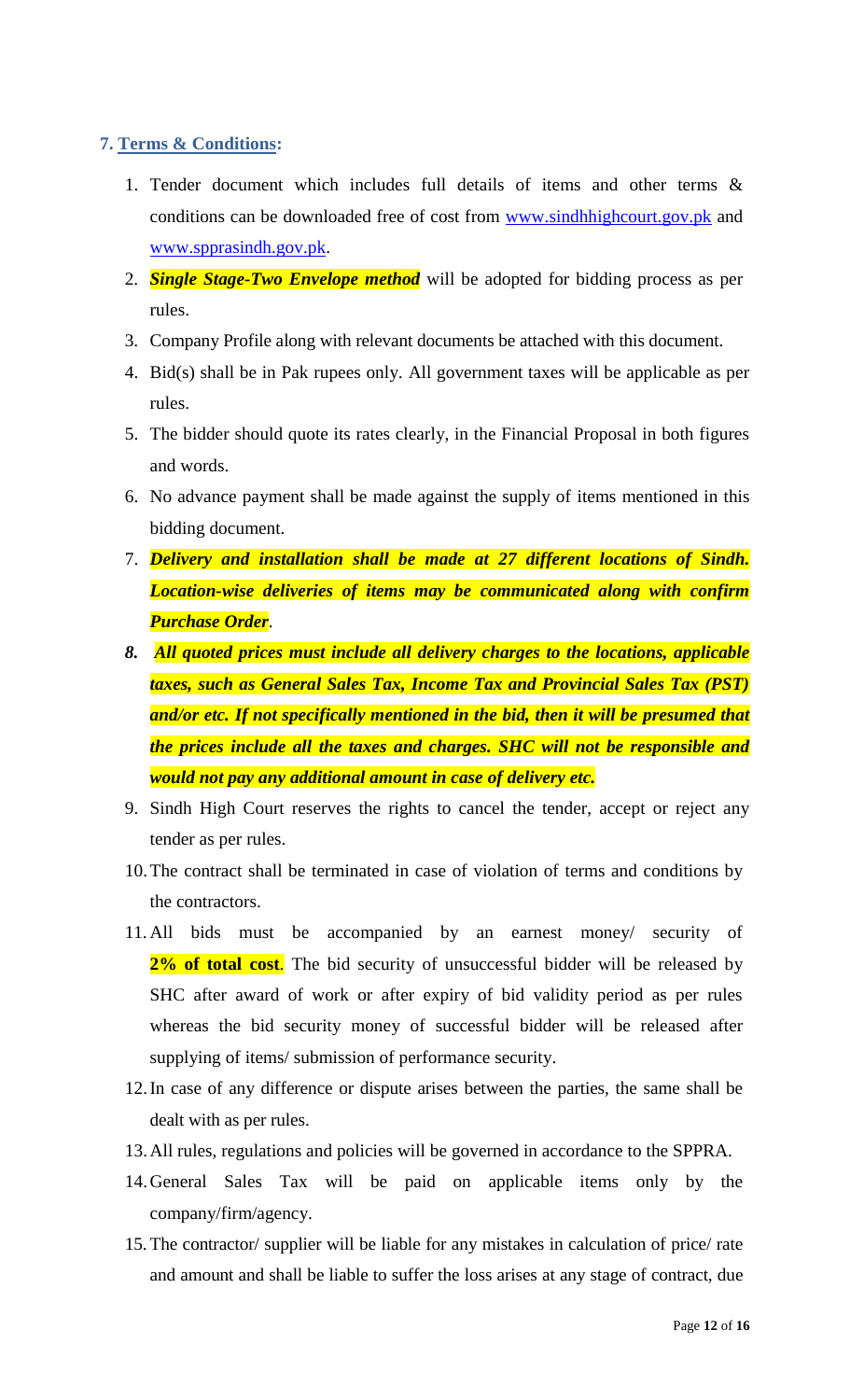to mistakes in calculation or tax rates.

- 16.All Government taxes (including Income tax and stamp duty), levies and charges will be charged as per applicable rates / Work Order.
- 17. The contractor shall pay all the cost for preparation of legal documents of contract.
- 18.SSPRA Rules will be followed for all other terms and conditions not specified/ mentioned/ ambiguous in this tender document. Kindly read SPPRA Rules for further details.

It is hereby certified that the terms and conditions have been read, agreed upon and signed.

| M/s.                                 |  |
|--------------------------------------|--|
| <b>Year of Establishment</b>         |  |
|                                      |  |
| <b>Name of contact Person</b>        |  |
|                                      |  |
| <b>Address</b>                       |  |
|                                      |  |
| <b>Sales Tax Registration</b><br>No. |  |
| <b>National Tax No.</b>              |  |
|                                      |  |
| Mobile No.                           |  |
| <b>Telephone No.</b>                 |  |
| Fax No.                              |  |
| E-mail                               |  |

**Stamp & Signature**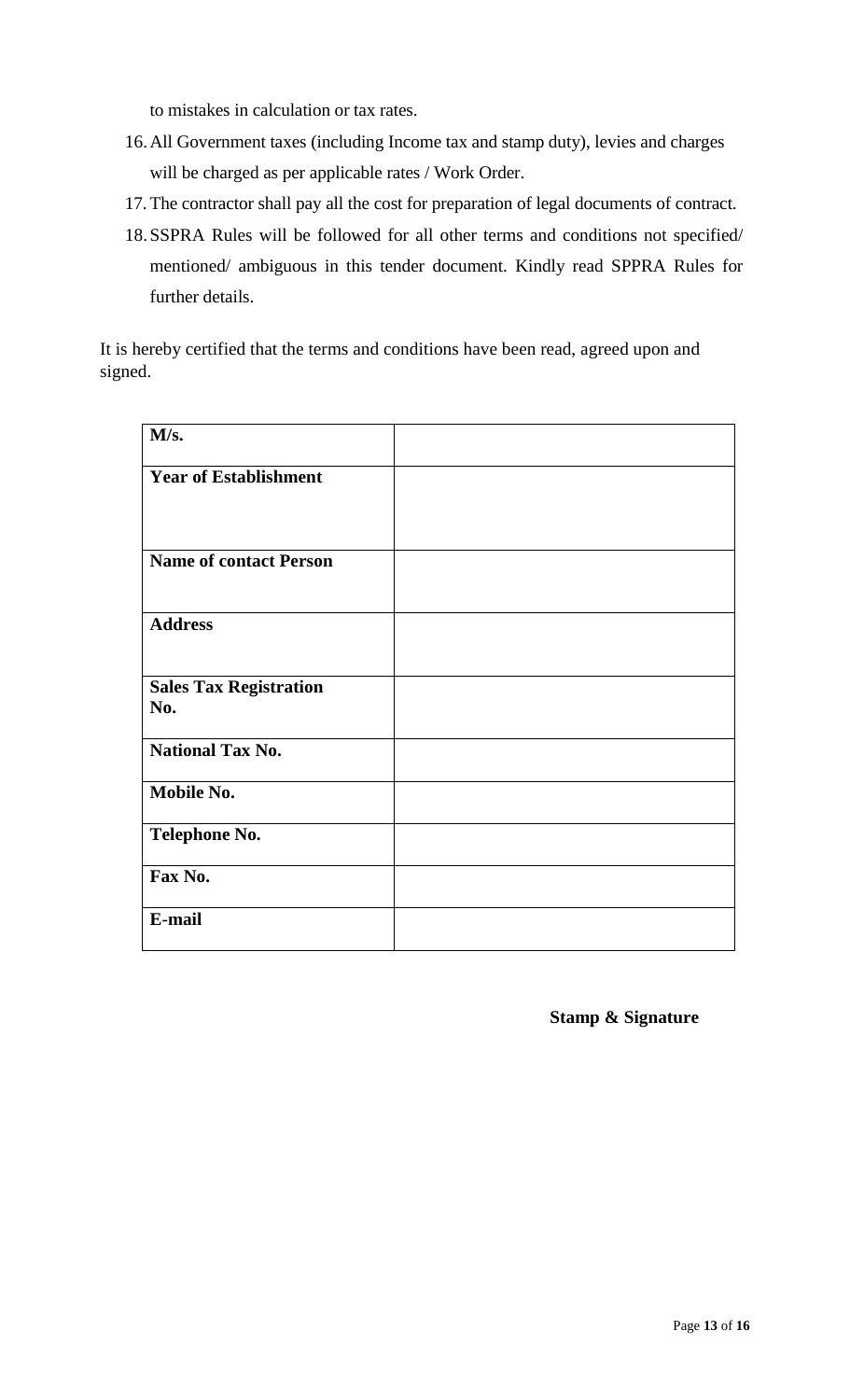#### <span id="page-13-0"></span>**9. Sample of Proposal Submission Form:**

*To be printed on the letter head of firm.*

Tender Reference No. 2008 Dated

Name of Contract:

The Learned Registrar, Sindh High Court, Karachi.

Dear Sir,

We, the undersigned, offer to provide our services for " \_\_\_\_\_\_\_\_\_\_, as a Bid, sealed in an envelope.

We understand you are not bound to accept any Proposal you receive and reserves the right to accept or reject any offer and to annul the bidding process and reject all or any proposals without assigning any reason or having to owe any explanation whatsoever.

<span id="page-13-1"></span>The decision of the Hon"ble Purchase Committee shall be final and cannot be challenged on any ground at any forum and Sindh High Court will not be liable for any loss or damage to any party.

Sincerely,

**Name Designation, Name of Company**

#### **10. Sample of Articles of Agreement:**

This Agreement made this \_\_\_\_\_\_\_\_\_\_ day of \_\_\_\_\_\_\_\_ 2019, by and between the Project Director, Sindh High Court, Karachi, Sindh, including his successors in office and Assignees / Agents, acting through the learned Registrar, hereinafter called the "**SHC**", of the one part,

**And** M/s\_\_\_\_\_\_\_\_\_\_\_\_\_\_\_\_\_\_\_\_\_\_\_\_\_\_\_\_\_\_\_, located at \_\_\_\_\_\_\_\_\_\_\_\_\_\_\_\_\_\_\_\_\_\_\_\_\_\_\_\_\_\_\_\_\_\_\_\_\_, hereinafter called the "**Contractor**" which expression shall include their successors, legal representatives of the second part.

Whereas the **SHC** requires supply of **\_\_\_\_\_\_\_\_\_\_\_\_\_\_\_\_\_\_\_\_\_\_\_\_\_\_\_\_\_\_** and whereas the **Contractor** has agreed to supply, the said items valued at **Rs.\_\_\_\_\_\_\_\_\_\_\_\_\_** and words (\_\_\_\_\_\_\_\_\_\_\_\_\_\_\_\_\_\_\_\_\_\_\_\_\_\_\_\_\_\_\_\_\_\_\_\_\_\_\_) as per Purchase Orders, subject to the terms and conditions set forth, hereinafter, which have been accepted by the **Contractor**.

#### **Now this Agreement witnesses as follows:**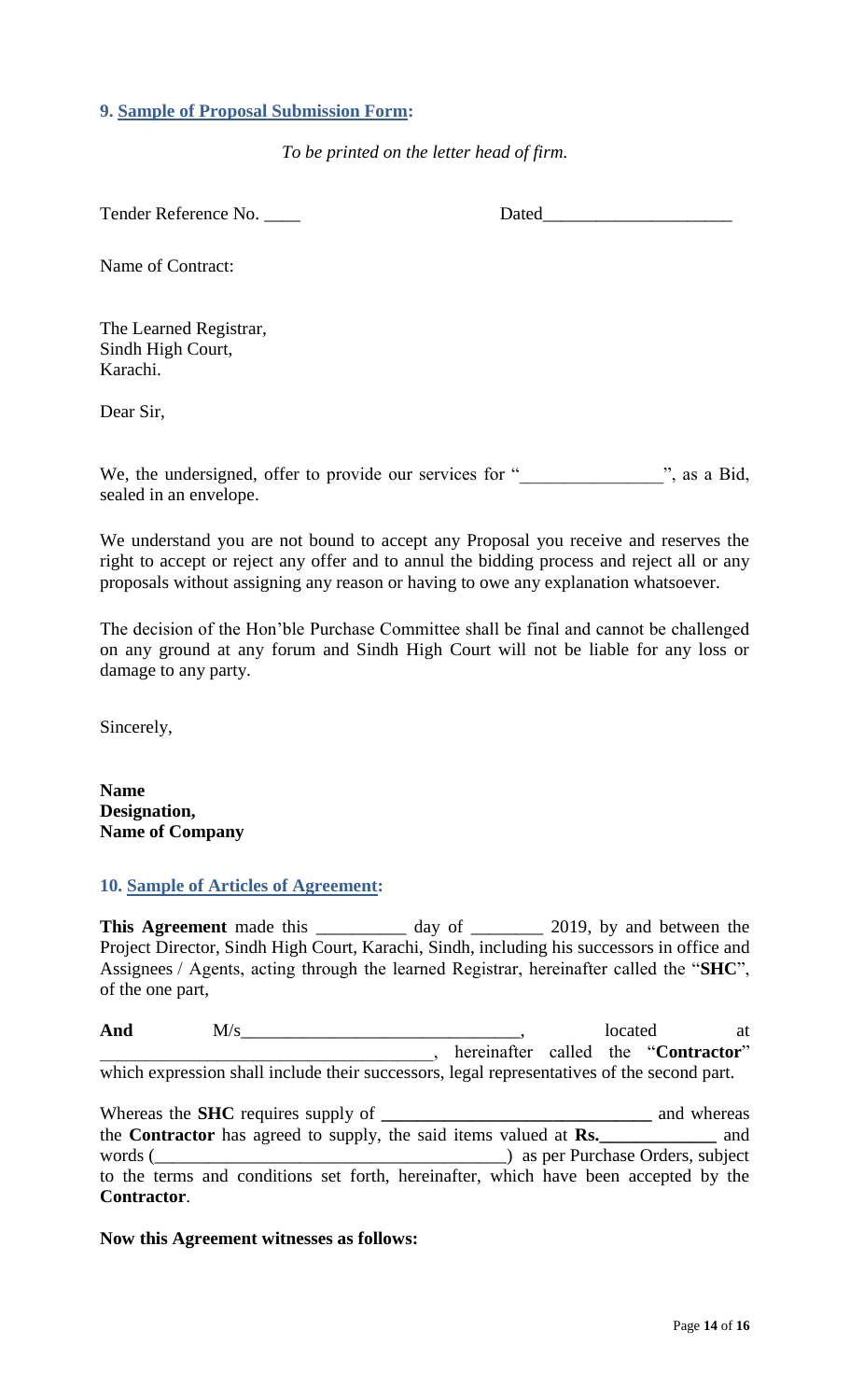- 1. In this agreement words and expressions shall have the same meanings as are respectively assigned to them in the **Conditions of Contract** hereinafter referred to.
- 2. The following documents which, for the purpose of identification, have been signed by \_\_\_\_\_\_\_\_\_\_\_\_\_\_\_\_\_\_\_\_\_\_\_\_\_\_ on behalf of the **Contractor,** and by the learned Registrar on behalf of the **SHC**, all of (name and designation of the authorized person)

Which shall be deemed to form and be read and construed as a part of this **Agreement** viz.

- a) Articles of Agreement;
- b) Instructions to Tenderers;
- c) Conditions of Contract;
- d) Contractor"s Offer including the relevant correspondence prior to signing of this
	- Agreement with all Annexures duly filled in.
- e) The specifications of the items; and
- f) Bill of Quantity with prices.
- <span id="page-14-0"></span>3. In consideration of the payment to be made to the Contractor, the **Contractor** hereby **covenants** with the SHC to supply & deliver all items in conformity in all respects of the Contract, as mentioned in Purchase Orders.

**In Witness Thereof** the parties have hereunto set their respective hands and seals, the day, month and year first above written.

#### **WITNESSES:**

## **(INTEGRITY PACT)**

#### **DECLARATION OF FEES, COMMISSION AND BROKERAGE ETC PAYABLE BY THE SUPPLIERS OF GOODS, SERVICES & WORKS IN CONTRACTS WORTH RS.10.00 MILLION OR MORE**

| Contract No.           | Dated |
|------------------------|-------|
| <b>Contract Value:</b> |       |
| <b>Contract Title:</b> |       |

………………………………… [*Name of Contractor*] hereby declares that it has not obtained or induced the procurement of any contract, right, interest, privilege or other obligation or benefit from Government of Sindh (GoS) or any administrative department or agency thereof or any other entity owned or controlled by GoS through any corrupt business practice.

Without limiting the generality of the foregoing, [*name of Contractor*] represents and warrants that it has fully declared the brokerage, commission, fees etc. paid or payable to anyone and not given or agreed to give and shall not give or agree to give to anyone within or outside Pakistan either directly or indirectly through any natural or juridical person, including its affiliate, agent, associate, broker, consultant, director, promoter, shareholder, sponsor or subsidiary, any commission, gratification, bribe, finder"s fee or kickback, whether described as consultation fee or otherwise, with the object of obtaining or inducing the procurement of a contract, right, interest, privilege or other obligation or benefit in whatsoever form from GoS, except that which has been expressly declared pursuant hereto.

[*name of Contractor*] certifies that it has made and will make full disclosure of all agreements and arrangements with all persons in respect of or related to the transaction